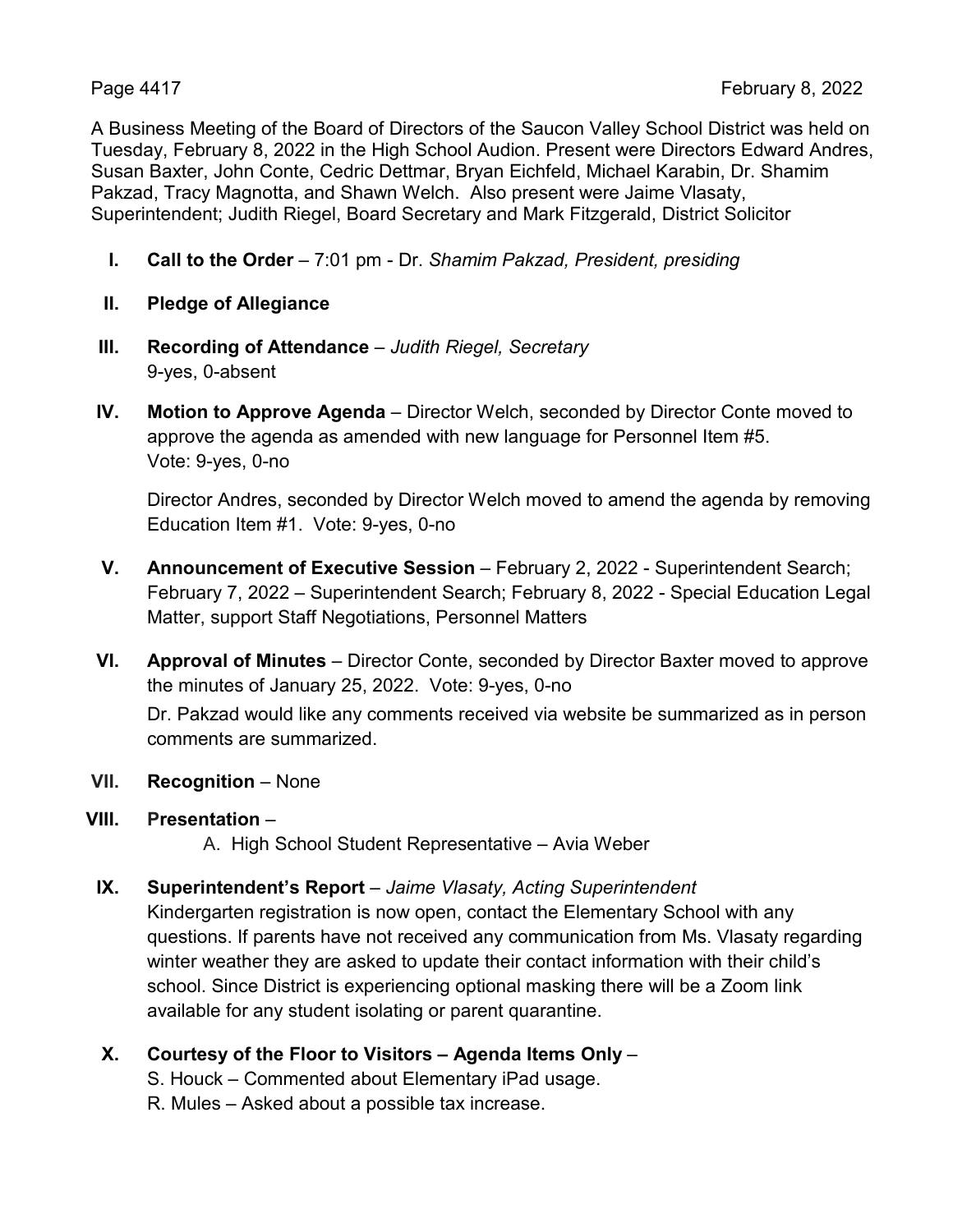#### **XI. Election of Superintendent**

Dr. Pakzad commented on the Superintendent search process. The following people participated in interview process; Michael Hanssen, Sara Heintzelman, John McCabe, Gary Gorman, George Kramer, Vicki Schuller, Tracey Raven, Joel Wasel, Theresa Romano, Bob Frey, Melody Weisman, Rachel Alderfer, Pam Dobson, David Lloyd, Lara McCarthy, Danielle Lewis, Blair Patterson, Lisa Basara, Elizabeth Bowers, Gail Nolf, Alicia Kichline, Lynn Kasper, Liz Babashak, Avia Weber, Roberta Silverthorn, Jenny McKenna, Lisa Allen, Katie Fisher, Kelly Spradlin, Brianna Barona, Meredith Lesney, Lisa Sydlow, Julie Vautrin, Hunter Gress, Amanda Hicks, Nancy Geyer, Erin Ruyak, Dan Reese. Dr. Nikolov, Mr. Deegan and Mrs. Gary were moderating the sessions.

> 1. To elect in accordance with 24 P.S. 10-1071 and 10-1073, Jaime Vlasaty for a term commencing on February 8, 2022 and ending June 30, 2026.

Director Dettmar, seconded by Director Baxter, moved to approve the election of Jaime Vlasaty as Superintendent for the term February 8, 2022 to June 30, 2026. Vote: 9-yes, 0-no

> 2. Approve, in accordance with Public School Code of 1949, the Contract of Service between Jaime Vlasaty and the Saucon Valley School District as presented, effective February 8, 2022 for a term ending on June 30, 2026.

Director Eichfeld, seconded by Director Karabin moved to approve the contract with Jaime Vlasaty effective February 8, 2022 to June 30, 2026. Vote: 9-yes, 0-no

# **XII. Presentation of Bills** – *David Bonenberger*

- A. General Expenditures \$271,088.65
- B. Cafeteria Expenditures \$21,177.26
- C. Health Benefits None
- D. Capital Projects None
	- 1. Approve the above presentation of bills.

Director Dettmar, seconded by Director Conte, moved to approve the Presentation of the Bills. Vote: 9-yes, 0-no

# **XIII. Treasurer's Report** – *Cedric Dettmar/David Bonenberger*

- A. Cash Investment and Bond Activity
- B. Condensed Board Summary Report
- C. Capital Project Finance Report
- D. Budget Transfers \$2,143.98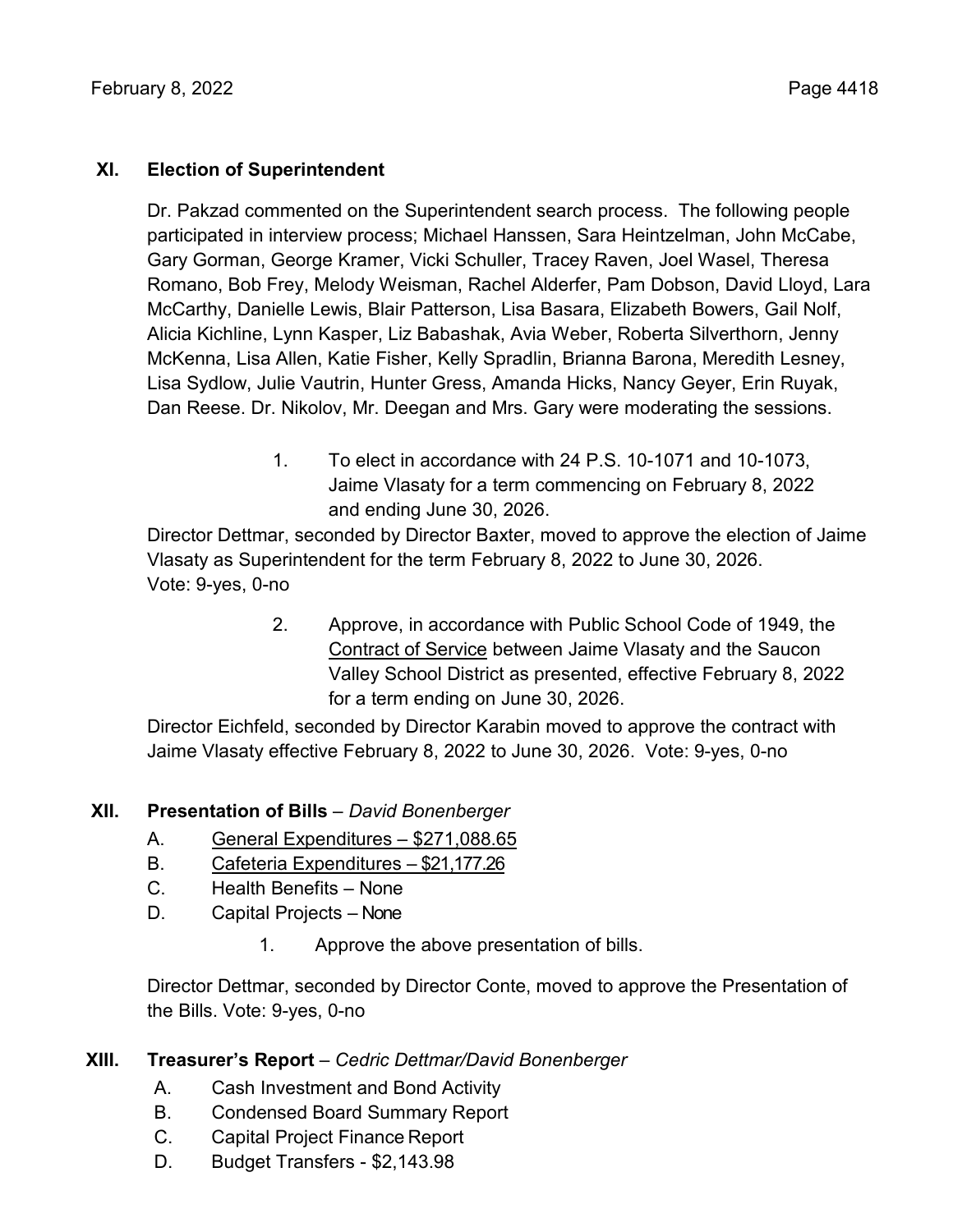- E. Middle School Activity Report
- F. High School Activity Report
	- 1. Approve the above Treasurer's Report

Director Dettmar, seconded by Director Eichfeld moved to approve the Treasurer's Report. Vote: 9-yes, 0-no

# **XIV. AGENDA ITEMS**

# **A. Education**

- A. Academic & Personnel Committee Summary January 26, 2022
- B. Data Presentation Grades K-8
- C. Elementary iPad Presentation
- 1. Approve modification to masking requirements. Removed
- 2. Approve the 2022-23 High School Program of Studies.

Director Welch, seconded by Director Dettmar moved to approve Education Item #2. Vote: 8-yes, 1-no (Andes)

> 3. Approve the first reading of policy: Policy 006 – Meetings

Director Welch, seconded by Director Dettmar moved to approve Education Item #3. Vote: 9-yes, 0-no

> 4. Approve the attached agreement between Saucon Valley School District and Moravian University regarding participation of Moravian University students in practicum experiences or student teaching at **SVSD**

Director Welch, seconded by Director Conte moved to approve Education Item #4. Vote: 8-yes, 1-no (Andes)

# **B. Personnel**

- 1. Approve Eric Holmqvist as a full-time maintenance technician at an hourly rate of \$31.02 with benefits per the current Educational Support Professionals Contract, effective upon completion of all employment paperwork. Mr. Holmqvist is replacing Troy Pearson who recently retired.
- 2. Approve the following unpaid medical leave extensions:

Lori Ross, Family & Consumer Science Teacher until February 9, 2022. James Bartley, Bus Driver until March 31, 2022.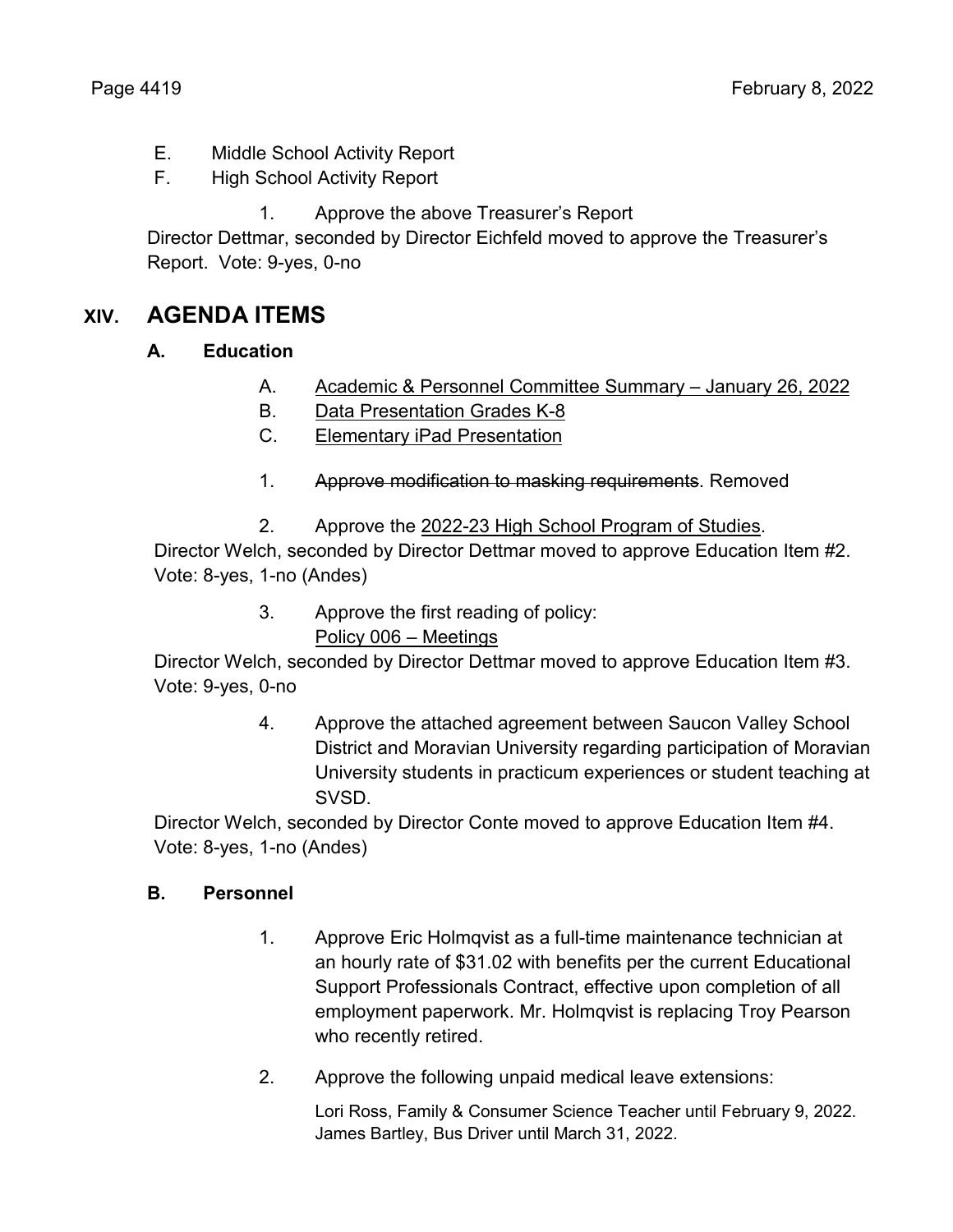- 3. Approve the extension of an unpaid maternity leave for Julie Arena, Kindergarten teacher until the end of the 2021-2022 school year. She will use .5 personals days on March 1, 2022, the remainder of her leave will be unpaid. Mrs. Arena will return to her teaching position for the start of the 2022-2023 school year.
- 4. Approve Ann Weikert as a part time paraprofessional, for 5.5 hours per day, 27.5 hours per week, \$19.67 per hour with benefits per the current Educational Support Staff Compensation and Benefits Plan, effective upon completion of employment paperwork.
- 5. Motion to appoint Betsy Gustafson as Acting Director of Special Education, contingent upon development of an employment contract that is approved by the Administration and Solicitor's office and obtaining the necessary approvals of PSERS and PDE as may be applicable. Compensation for Ms. Gustafson shall be \$100.00 per hour.
- 6. Approve the following part-time bus drivers at \$10.00/hour riding and \$27.02/hour driving with benefits per the current Education Support Professional contract. Effective upon completion of employment paperwork:

James Rao Ronald Rosenberg

7. Approve the following 2021-22 spring coaches: *(New coaches are in italic)* **Baseball:** *Joshua Hein – Assist. Coach - \$2485* **Boys Lacrosse:** Charles Austin – Assist. Coach - \$3171

Director Conte, seconded by Director Welch moved to approve Personnel Items #1-7. Vote: 9-yes, 0-no

# **C. Facilities**

# **Recommendations for Approval**

None

- **D. Finance**
	- A. 2022-2023 Budget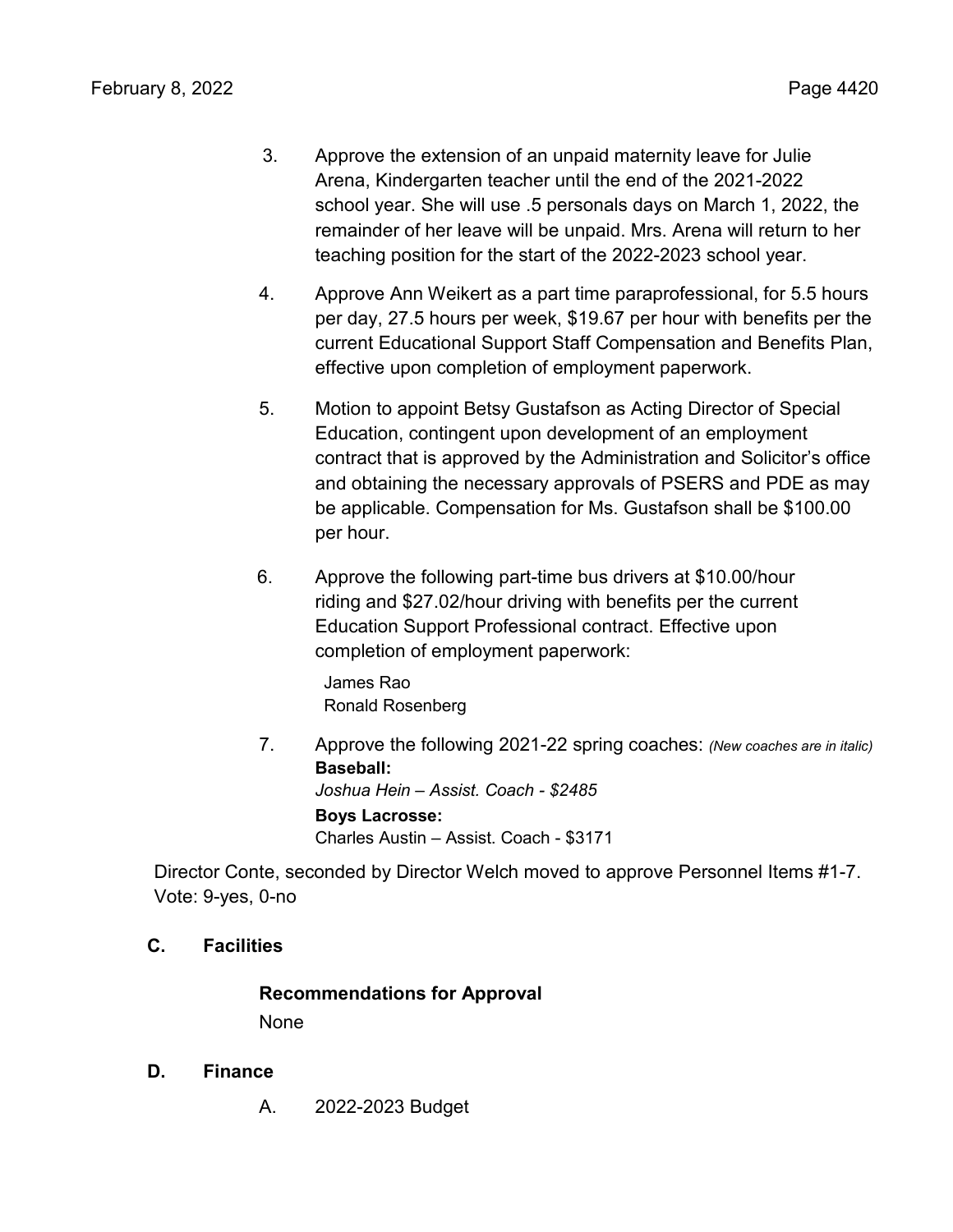#### **2022-2023 Budget Timeline for the 2021-2022 School Year**

**February 16, 2022** (90 days prior to primary election) – *District Deadline* to adopt the 2021-2022 Preliminary Budget unless a Resolution was adopted.

**February 21, 2022** (85 days prior to primary election) – *District Deadline* to submit the 2021-2022 Preliminary Budget containing proposed tax rate increases to the Department of Education. **May 31, 2022** - *District Deadline* to adopt the 2021-2022 proposed final budget and upload the signed Certification of Use of PDE-2028 into the Consolidated Financial Reporting System application.

**June 10, 2022** (20 days prior to final budget adoption deadline) – *District Deadline* to make the 2021- 2022 Proposed Final Budget available for public inspection on PDE-2028. **June 20, 2022** (10 days prior to final budget adoption deadline) – *District Deadline* to offer public notice of its intent to adopt the 2021-2022 final budget.

- 1. Approve the attached service agreement with CIU#20 for a bus monitor.
- 2. Motion to dissolve the Middle School Knitting Club due to inactivity. Any money allocated for this club shall be reallocated to the District's general fund.

Director Dettmar, seconded by Director Conte moved to approve Finance Items #1&2. Vote: 9-yes, 0-no

#### **E. Community Updates**

- **SV Partnership**  *Michael Karabin and Shawn Welch*
- **Hellertown/Lower Saucon Chamber of Commerce** *– John Conte*
- **Saucon Valley Foundation for Educational Innovation**  *Tracy Magnotta*
- **F. Northampton Community College** *Susan Baxter*
- **G. Bethlehem Area Vo-Tech School** *– Cedric Dettmar and Bryan Eichfeld*
- **H. Colonial Intermediate Unit** *– Bryan Eichfeld*
- **I. New Business**  None
- **J. Old Business** None

#### **XV. Citizens' Inquiries and Comments** –

R. Mules – Commented on Saucon Valley Wrestling

A. Ramsberger – Commented on masking in the Spanish Immersion Program and how her daughter is being treated differently for not wearing a mask.